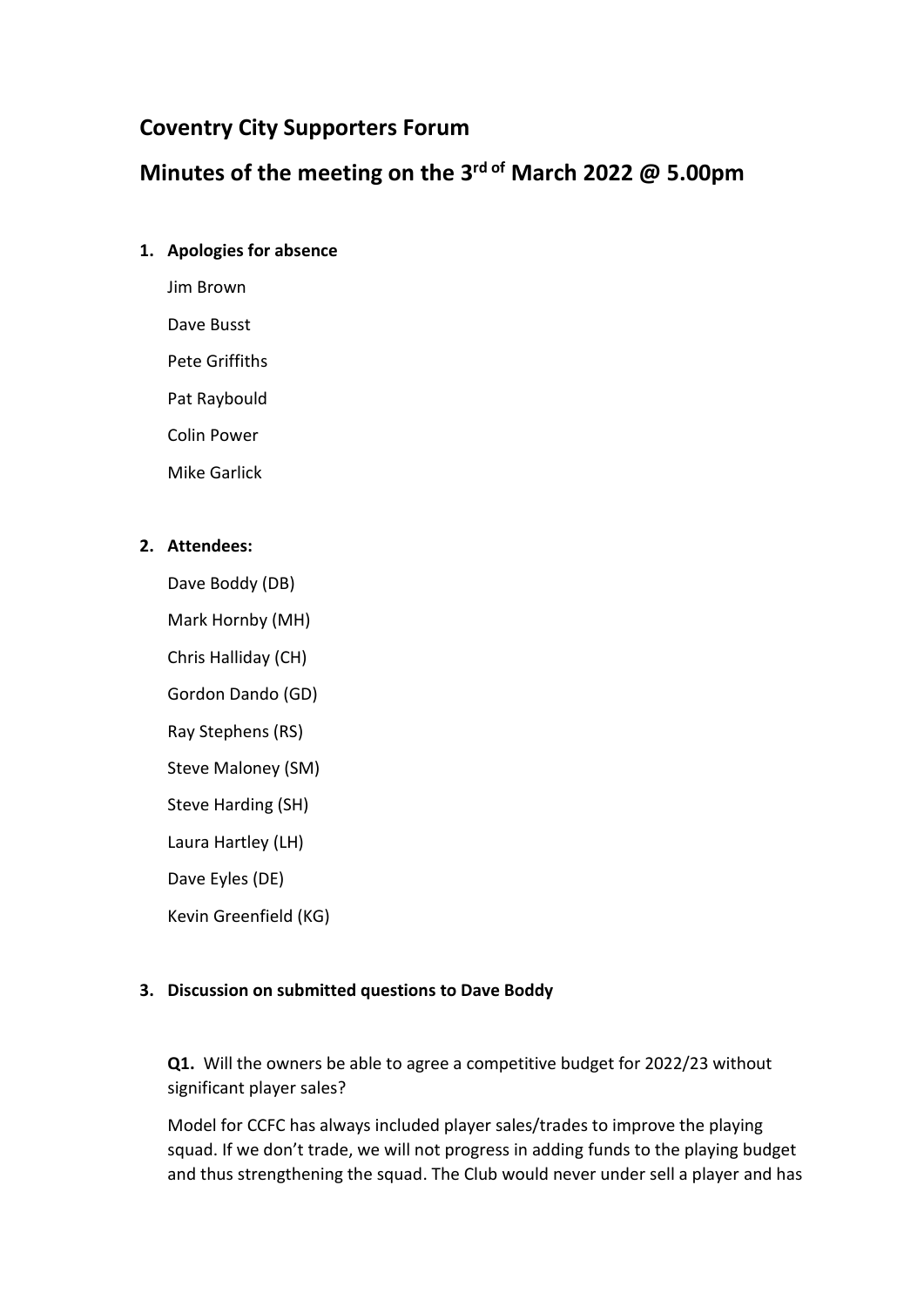not done so in my tenure. This has always been the policy, but should not be interpreted that we would be looking to sell players in the Summer transfer window, and that will always be dictated by market conditions.

**Q1b Will the funds generated from selling players go 100% into improving the playing squad?** Money generated goes back into the funding of the Club. DB gave several examples where this has happened.

# **Q2. How much of an impact will the improvements required at Ryton have on the playing budget?**

None. There will be no significant further investment, as the longer-term aim is to invest in a new training ground, i.e. laying new pitches. We will continue to invest in equipment, people and resources at the training ground.

#### **Q2a. Will the Warwick University development include the first team training ground?**

This has not been ruled out. However, other sites have been identified for the  $1<sup>st</sup>$ team training ground. If anybody were to train at the University long-term, it is more likely that the Academy would be based there. However, there has been no discussion with the University about basing any training facilities at the University.

# **Q2b Does the club have any comments on the current state of the playing surface this season? Are there plans to improve the playing surface for next season?**

The current pitch was in excellent condition prior to Christmas. With a heavy loading of rugby games either side of Christmas, the pitch has deteriorated in late January. The good news is there will be a significant renovation of the playing surface ahead of the 2022/23 season.

#### **Q3. Is there any news on season ticket prices for 2022/23?**

Yes. There is a Board call tomorrow (Friday) to sign-off the numbers for 2022/23. Season Tickets should be on sale in 7 - 10 days. The prices of the season tickets will remain very competitive.

#### **Q4. Can the club clarify the positive impact record season ticket sales have had on this season?**

Record season ticket sales for 2021/22 have helped to reduce the loss the club will make this season. Season ticket sales are the life blood of the club. The club's new Customer Relationship Management (CRM) system is helping the club to work with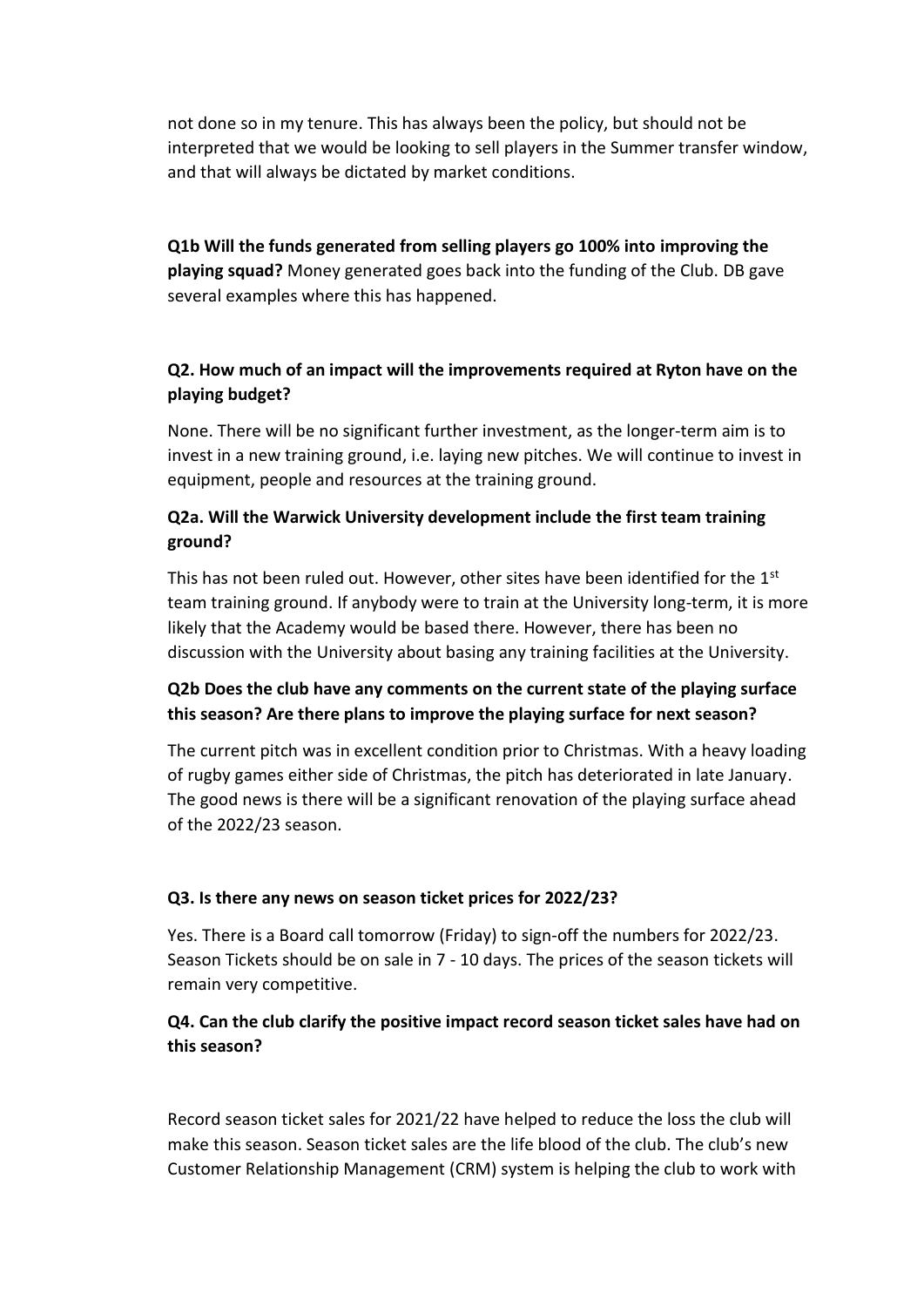the current 11,500 season ticket holders. Season ticket growth helped with increases in food and beverage sales for 2021/22. The target for 2022/23 is to hit the current season actual numbers of 11,555 and hopefully grow beyond that number.

# **Q5. Is there a reason for the lack of special offers on match tickets sales? Are there any plans to have any offers before the end of the season?**

The new CRM system enables the club to target offers to specific supporters based on their attendance patterns etc. It is unlikely that Season Ticket holders will have been contacted as part of these marketing campaigns. There have been several campaigns run over the season so far that have been successful targeting supporters, including on the number of games attended. The club also wants to reward loyalty, so in future there will be offers for regular attendees as well and Season Ticket holders. Probably no specific match package for the final games, as the Club is already offering targeted offers to supporters based on their data.

#### **Q6. Are there any plans to improve the queuing at the turnstiles for 2022/23?**

The club is always trying to improve stewarding operations both outside and inside the stadium. Larger crowds unfortunately lead to longer queues to access the stadium on match days. It was pointed out that many supporters currently try to access their seats via the block numbers on their season ticket or match ticket even when busy. It is not fully understood by fans that they can enter via any turnstiles not just the turnstile number printed on the ticket. Hopefully this will be communicated more frequently on match days to help improve the queuing time. Overall, most fans on the call found the queuing times acceptable, but it was noted that it did really depend on how early/late you arrive at the stadium.

# **Q7. The fence running down the left-hand side of car park B appears to be creating more problems than it solves.**

The current police position is they will not hold back away fans after the game. If more room is required to walk down the left-hand side, the club can look at this. The Police and matchday safety operation team both believe the fence and its location in Car Park B has been a very successful way to keep away supporters clear of our home supporters and ensure Sky Blues fans' safety. We understand the issues for some parking in Car Park B and would probably look at relocating home supporters from this Car Park next season.

#### **Q8. Observations from many supporters is that drug taking has increased inside the stadium this season. What are the club's plans to address this?**